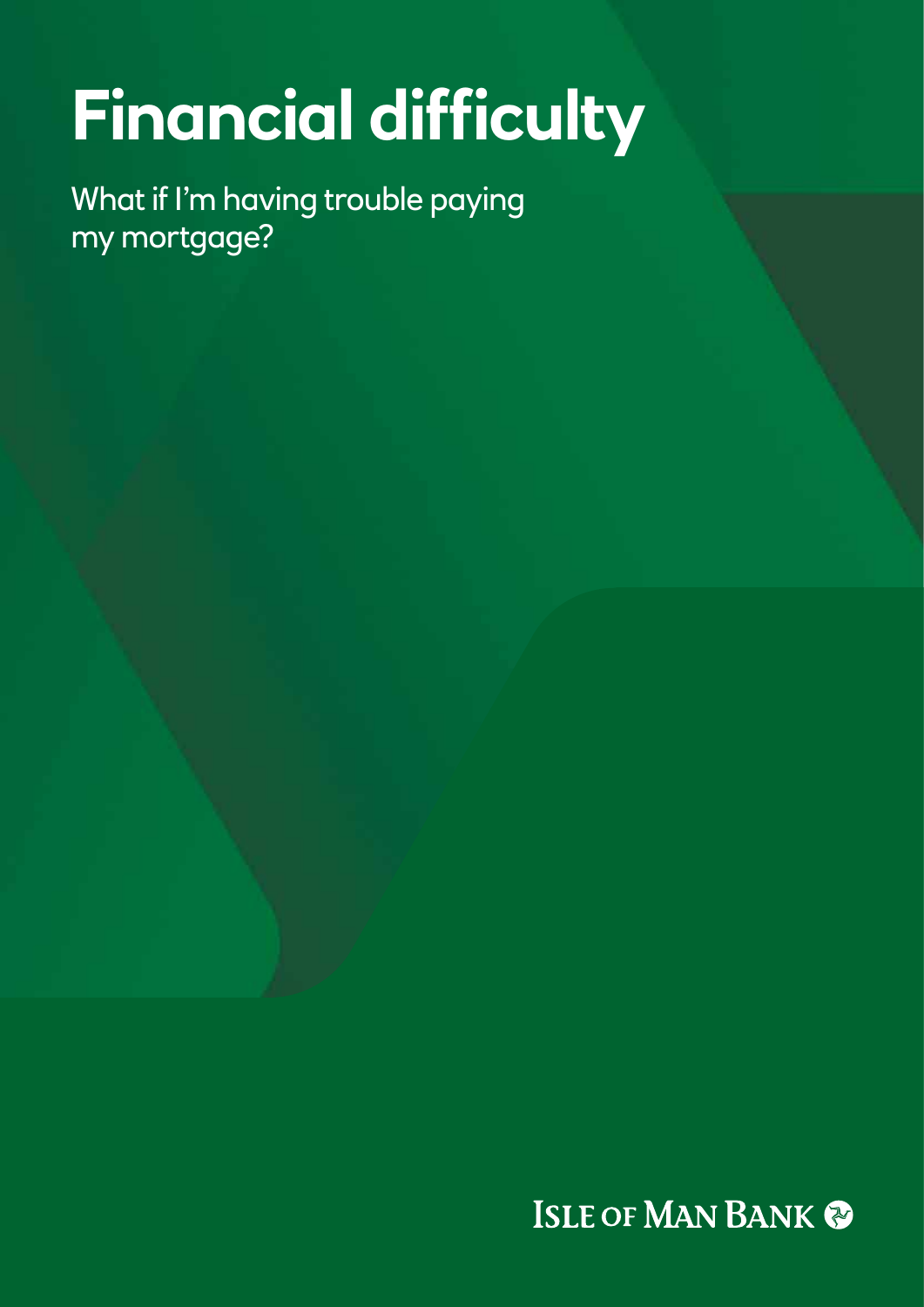We understand worrying about paying your mortgage either now or in the future can cause a great deal of stress, but it's important to talk to us now, so please do get in touch.

Our friendly team is on hand to help you.

**We'll listen to you and walk you through the options available to help. You don't have to have missed a payment to benefit from discussing your worries.**

# **Get in touch We're here for you**

#### **Before you call or visit us**

It makes your call to us or visit far more effective if you provide some important information.

Including:

- Your Mortgage Account Number (it's on your annual statement or any mortgage paperwork we have sent you)
- Details of all of your income, including any Benefits you receive
- Details of all of your bills
- Details of all of your other outgoings

You should be able to find most of this information on your bank statements or by reviewing your online banking account. You can also use our Budget Planner to help you get these things together.

#### **What to expect**

When you call or visit us we will take the time to understand your situation. We will talk through your income (including any Benefits you receive) and your expenditure (including all of your bills and outgoings).

We will not be able to provide you with any advice or a make recommendation but we will talk to you about the options available to help you.

We will aim to work out what you can afford to pay and help you reduce your arrears.

Depending on your circumstances you might want to consider changing your mortgage, for example extending your mortgage term. We will be able to show you how this will impact your repayments and the total cost of your mortgage.

Don't delay – get in touch with us as soon as possible.

#### **Check if you have insurance cover**

Mortgage Payment Protection Insurance, also called Accident, Sickness and Unemployment insurance, can help with your mortgage repayments if your income has fallen because of redundancy, accident or sickness.

If your property is an investment/a Buy to Let and you took out Landlord insurance you should speak with the insurer as the policy may cover voids.

You might have taken it out when you got your mortgage – look through your mortgage paperwork and double check with us or the broker who you used when you took out the mortgage.

#### **Take action to cut your costs**

Spending some time considering your spending habits will help you see if you can save money anywhere.

To help see where you can save cash, have a look at your outgoings in relation to what you have coming in then divide spending into essential and non-essential items.

#### **Cutting back spending on non-essentials**

Budgeting is essential if you're struggling to meet outgoings. Here are just a couple of ways to cut back:

- **Look at the Direct Debits that go out of your account each month** things like gym membership and magazine subscriptions. Now think about whether you're getting value for money out of all of them. If not, cancel them.
- **Try listing the smaller non-essential items you buy each day** take-away coffees or drinks after work. Put them in order of priority. Pick off the lower priority items first and cut them out one at a time.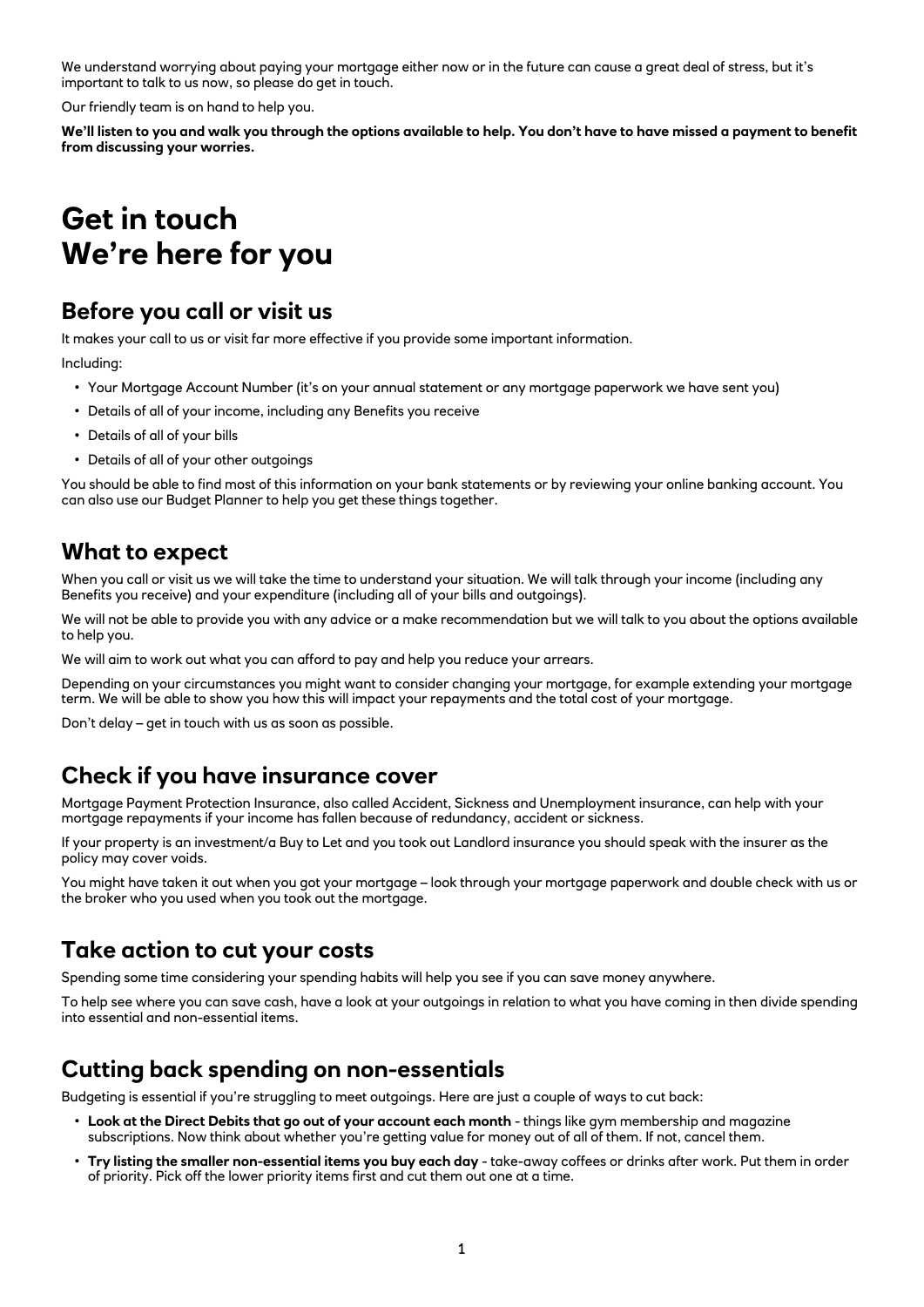# **Cutting back spending on essentials**

For things like food and regular commitments – try shopping around to get a better deal elsewhere.

However, think carefully before you cut back on insurance, especially life insurance.

Ask yourself whether spending a small amount on the premium is better than the risk of not having a pay-out should you die or paying thousands of pounds of your own money if anything were to happen to your home.

# **Speak to a free debt counselling service**

As well as speaking to us take advice from one of the many free debt advice charities and organisations.

A trained money adviser from an independent agency can give you free and impartial advice.

There are other charities that can help you talk through your situation and provide information on where to find solutions.

# **Check if you can get help with your mortgage payments**

Depending on your circumstances you might be eligible for certain benefits – and/or for government help towards your payments.

# **Worried about being repossessed?**

If you're worried that you might lose your home as a result of lapsed repayments, charities can provide support and advice, and there is plenty of help elsewhere too.

# **Selling your home as a last resort**

If you know that your situation won't change in the long term, think about selling your home yourself and renting or moving to a cheaper property.

If considering this option, ask us if you can stay in your property until you sell it.

But make sure you have a place to live before you move out. If you keep us up to date and do everything you can to sell it, we should give you good time to sell.

# **Things to avoid**

Speak to a free debt advice service before resorting to any of these options.

- **Taking out an additional loan to pay your debts** these loans can be very expensive and are often secured on your home, so putting it at greater risk.
- **Handing back the keys** you'll still be responsible for the mortgage repayments before your home is sold, and possibly the outstanding balance if the money raised by selling your home isn't enough to pay off what you owe.

# **What other people are asking us**

# **I'm having trouble paying my mortgage what should I do?**

Tell us as soon as possible, as the sooner you call or visit us the quicker we can help.

If we get in touch with you and leave a message, please call us back quickly.

Make sure you keep any other people paying the mortgage, and anyone guaranteeing the mortgage, up to date with what is happening.

Check whether you can get any state benefits.

If you have an insurance policy, check whether it will help you with your payments.

Tell us if you move house.

Let us know as soon as possible if your circumstances change.

Consider seeking free confidential debt advice. There is lots of free confidential help and advice available to you.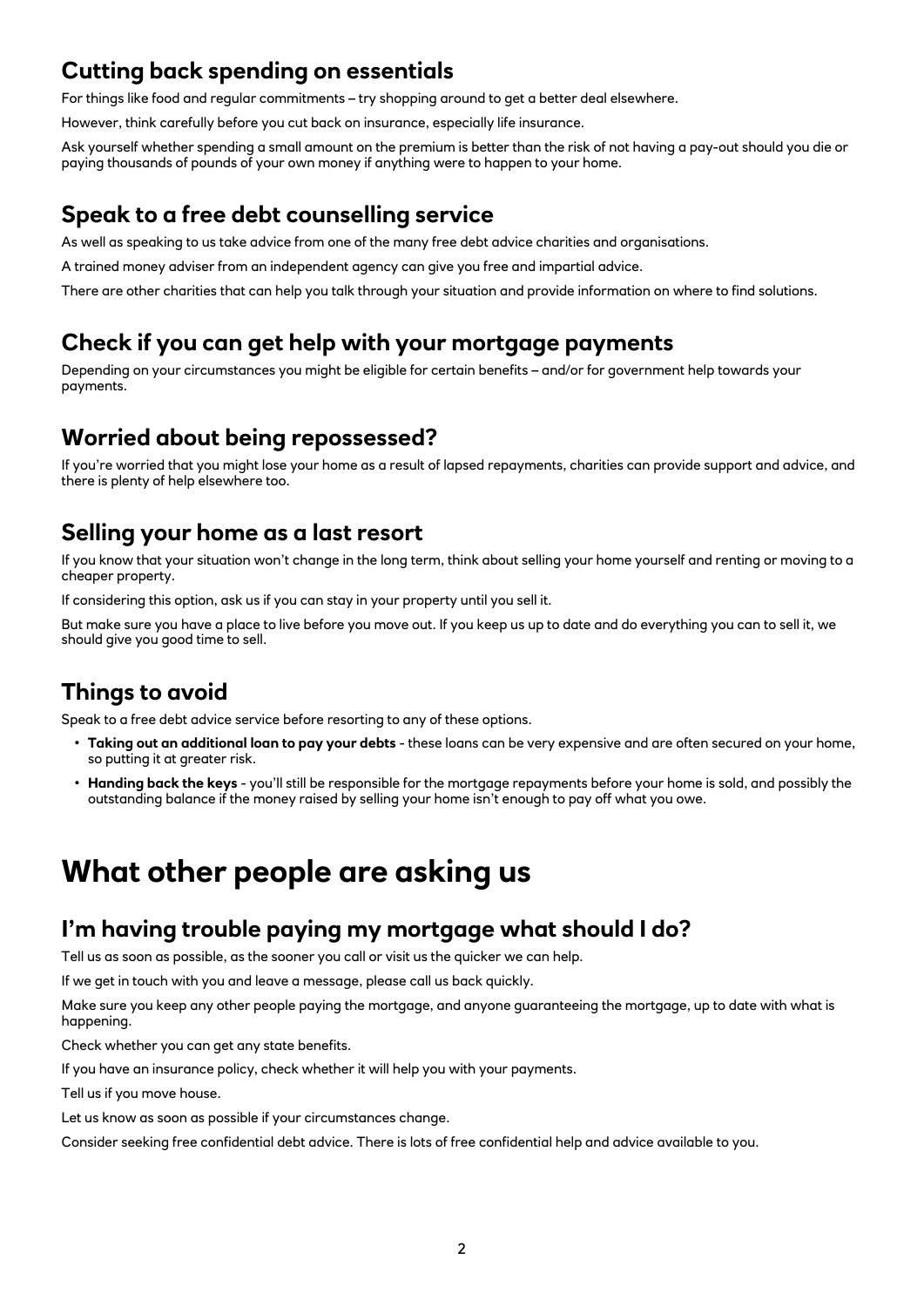# **If I miss a payment does this affect my credit file?**

If you miss a payment on your mortgage, it will be reported to the credit reference agencies, and may impact your ability to obtain credit in the future.

#### **I've had a big unexpected bill, what can I do?**

If you are worried about making your mortgage payment due to an unexpected bill, please call our friendly team who are trained to listen to your circumstances and walk you through the options available to you.

Consider seeking free confidential debt advice on how to manage your money better.

# **Will I be able to switch to an interest only mortgage?**

If you are facing financial difficulties you are unlikely to be eligible for this type of mortgage. We may be able to consider a reduced repayment arrangement if you experience an unexpected lifestyle change beyond your control which impacts your ability to make repayments, such as unemployment or serious illness. When your financial position improves we will agree with you the best way that any arrears that have built up can be cleared. If this is something you would like to discuss, please speak with a member of our team today.

If you have an existing Interest Only mortgage you will need to ensure that you maintain the value of your repayment strategy as this will need to repay the outstanding balance of your mortgage.

# **What will happen if I don't get in touch with you when I can't pay?**

- It is important you call us as soon as you are aware of any issues
- If you don't get in touch with us, and you miss a payment, we will try to contact you as soon as possible to discuss your problem.
- If we cannot get in touch with you to discuss a solution, as a last resort we may have to take legal action to repossess your property. This will only happen if we cannot solve the problem with you, so it is important you get in touch with us as soon as possible so we can help
- Missing a payment on your mortgage could affect your ability to get credit in the future.

#### **Will my house be repossessed?**

Repossessing a house is a last resort and will only happen if we cannot solve the problem by coming to an agreement with you.

It is important that you maintain contact with us and pay as much as you can.

# **What will happen when I call you?**

When you call our friendly team we will take the time to understand your situation. We will talk through your income (including any Benefits you receive) and your expenditure (including all of your bills and outgoings). We will then talk to you about the options available to help you.

# **What options / arrangements will be available to me?**

There are a range of different options which may be available to help you. These depend on your personal circumstances. Please speak with us to find out how we can help you.

# **Will I be able to take a payment holiday?**

This will depend on the terms and conditions of your mortgage with us. Please get in touch with us if this is an option you would like to discuss.

# **Which of my debts should I pay first?**

The consequences of not paying some debts can be more serious than others. You should consider this when prioritizing your debts and making arrangements for payment. Your mortgage is a priority debt along with council tax and utility bills, which means there could be more serious consequences if you do not pay these debts

Consider seeking free confidential debt advice on how to manage your money better.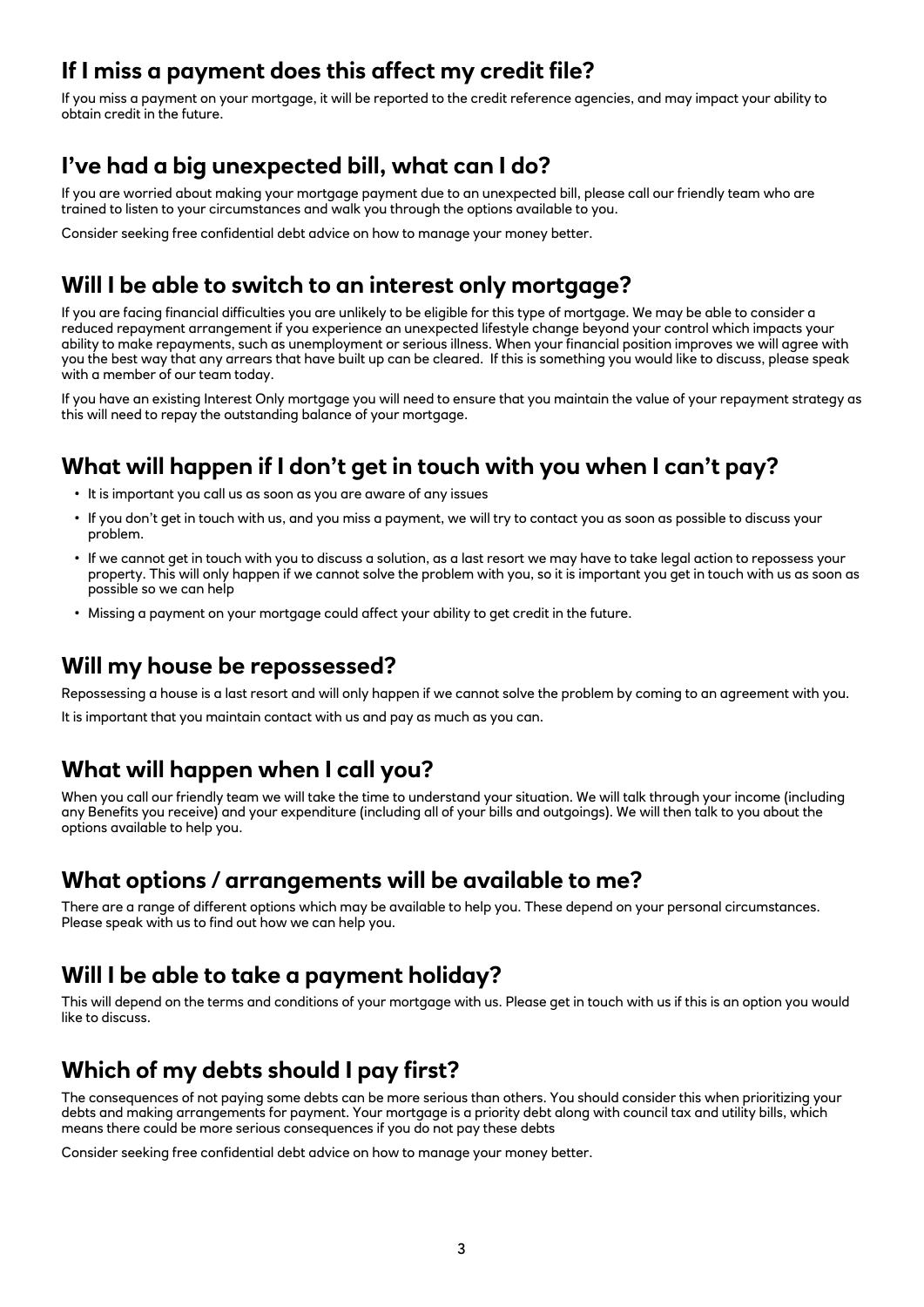# **Where can I go for free Debt Advice?**

There is lots of free confidential help and advice available to you.

Ask us and we will provide you with details.

### **Can any Government Schemes help me?**

Depending on your circumstances, there may be a Government scheme or benefits which could help. To find out more, please speak with them.

#### **Will a mortgage arrears repayment plan be reported on my credit file?**

Your credit file will evidence the fact that you are in an arrangement. If you would like more information on this, please contact the credit reference agencies who can provide you with a copy of your credit file.

Equifax: 0844 335 0550

Experian: 0844 481 0800

Call Credit: 0845 366 0071

#### **Can I change my Mortgage Payment Date?**

If your monthly salary payment date has changed, or you just want to align all your payments to come out on the same date, please ask us and we will change the date your mortgage payment comes out.

We need 5 working days notice to change your payment date. Please make sure you have the money available in your account to cover your Mortgage Payment.

If you want to change your payment date because you are having trouble paying your mortgage, it's really important you get in touch with us as soon as possible. The sooner you call us the quicker we can help.

#### **Here's how to get in touch**

iombank.com

Calls us on 637000

If calling outside of our usual opening hours, please leave a message and a member of the team will contact you as soon as possible.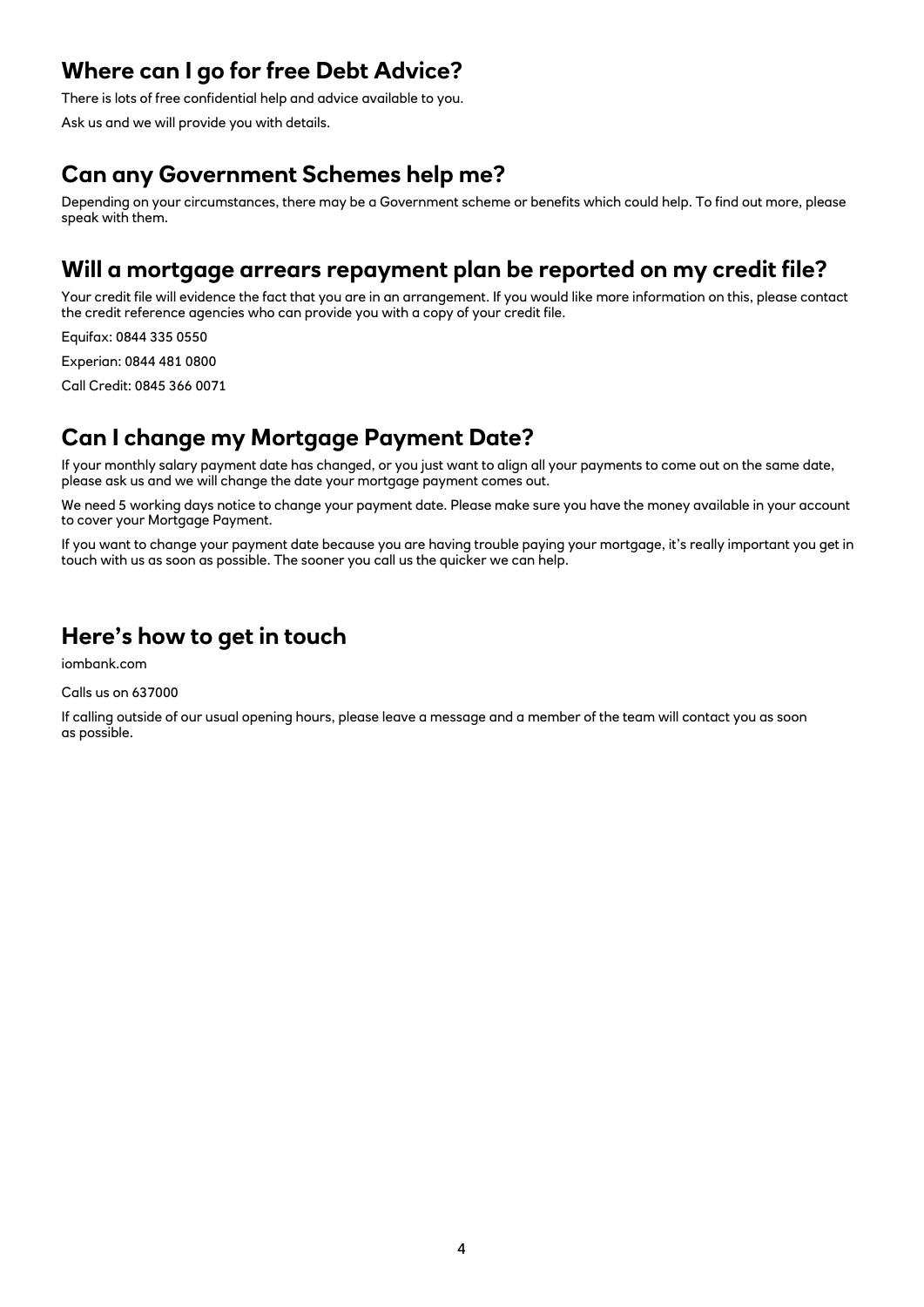# **Income and expenditure**

# **Customer details**

| Title                    | Other $\mathbb{X}$ If other, please specify<br>$\parallel$ Ms $\parallel$ $\times$<br>Miss <sup>1</sup><br>Mrs  <br>Mr |
|--------------------------|------------------------------------------------------------------------------------------------------------------------|
| Surname                  |                                                                                                                        |
| First name(s)            |                                                                                                                        |
| Account number           | Sort code                                                                                                              |
| Name of Employer (s)     |                                                                                                                        |
| Position at employer (s) |                                                                                                                        |
| Number of Dependents     |                                                                                                                        |

# **Monthly income**

|                                     | £                   |                                                             | £ |
|-------------------------------------|---------------------|-------------------------------------------------------------|---|
| Principal applicants<br>net salary  |                     | Benefits (e.g Family,<br>Child Support)                     |   |
| Joint applicants net salary         |                     |                                                             |   |
| Bonus/Commission/<br>Overtime       |                     | Other debts / liabilities                                   |   |
| Income from savings/<br>Investments |                     | If any of your liabilities are<br>Interest Only, how do you |   |
| Other source of income              | plan to repay them? |                                                             |   |
|                                     |                     | Total (A)                                                   |   |

# **Monthly expenditure**

| Household expenses                             | £ |                                                        | £ |
|------------------------------------------------|---|--------------------------------------------------------|---|
| House insurance                                |   | Car services/Repairs                                   |   |
| Local authority rates/<br>Council/Property tax |   | Leisure/recreation<br>/entertaining                    |   |
| Water                                          |   | Other property costs e.g<br>Ground rent/Service charge |   |
| Gas                                            |   | Domestic help/Child minder/<br>School/Nursery fees     |   |
| Electric                                       |   | Food/Other expenditure                                 |   |
| Oil/Fuel                                       |   | TV rental/Licence<br>/Satellite subscription           |   |
| Telephone/Mobile<br>/Internet                  |   | Clothing                                               |   |
| Property maintenance                           |   | Holidays                                               |   |
| Travel expenses<br>e.g parking/petrol          |   | Other                                                  |   |

| Car services/Repairs                                   |  |
|--------------------------------------------------------|--|
| Leisure/recreation<br>/entertaining                    |  |
| Other property costs e.g<br>Ground rent/Service charge |  |
| Domestic help/Child minder/<br>School/Nursery fees     |  |
| Food/Other expenditure                                 |  |
| TV rental/Licence<br>/Satellite subscription           |  |
| Clothing                                               |  |
| Holidays                                               |  |
| Other                                                  |  |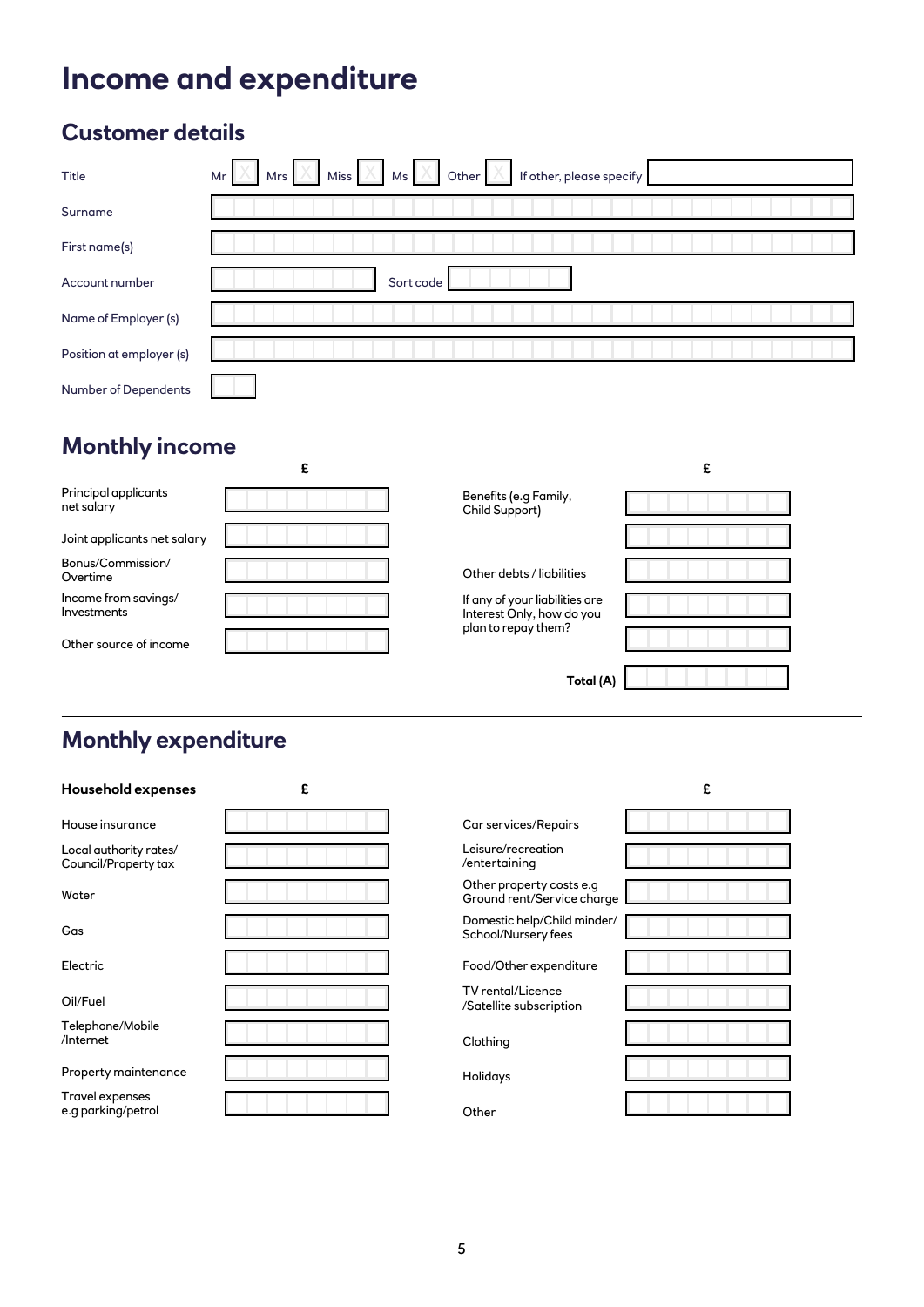| <b>Commitments</b>                 | £ |                                        |  |
|------------------------------------|---|----------------------------------------|--|
| Mortgage/Rent                      |   | Car tax and insurance                  |  |
| Healthcare                         |   | Loans/Hire purchase                    |  |
| Pension contributions<br>/Premiums |   | Credit card and<br>store card payments |  |
| Life cover premiums                |   | Savings and<br>investment payments     |  |
| Maintenance payments               |   | Total (B)                              |  |

# **Savings and investments**

|                                                                                     | £ |                       | £ |
|-------------------------------------------------------------------------------------|---|-----------------------|---|
| <b>Bank</b>                                                                         |   | Property value        |   |
| <b>Building society</b>                                                             |   | Mortgage outstanding  |   |
| <b>Shares</b>                                                                       |   | Other property values |   |
| Pensions                                                                            |   | Other mortgages       |   |
| Endowment plans                                                                     |   |                       |   |
| ISA/SAYE                                                                            |   |                       |   |
| <b>Total</b>                                                                        |   | <b>Total</b>          |   |
| Savings and investments are not classed as expenditure when calculating free income |   |                       |   |

| <b>Total monthly</b><br>income (A)      |  |
|-----------------------------------------|--|
| <b>Total monthly</b><br>expenditure (B) |  |
| Free income (A-B)                       |  |

# **Other debts / liabilities**

| Creditor(s)              | <b>Amount owed</b> | <b>Monthly repayment</b> | <b>Expiry date</b> |
|--------------------------|--------------------|--------------------------|--------------------|
|                          |                    |                          |                    |
|                          |                    | £.                       |                    |
|                          |                    | £.                       |                    |
|                          |                    | c                        |                    |
|                          |                    | £.                       |                    |
|                          |                    |                          |                    |
| <b>Total other debts</b> |                    | r                        |                    |

Monthly repayment total to tally with Personal Loan/Credit Card repayments in Monthly Expenditure section

If any of your liabilities are Interest Only, how do you plan to repay them?